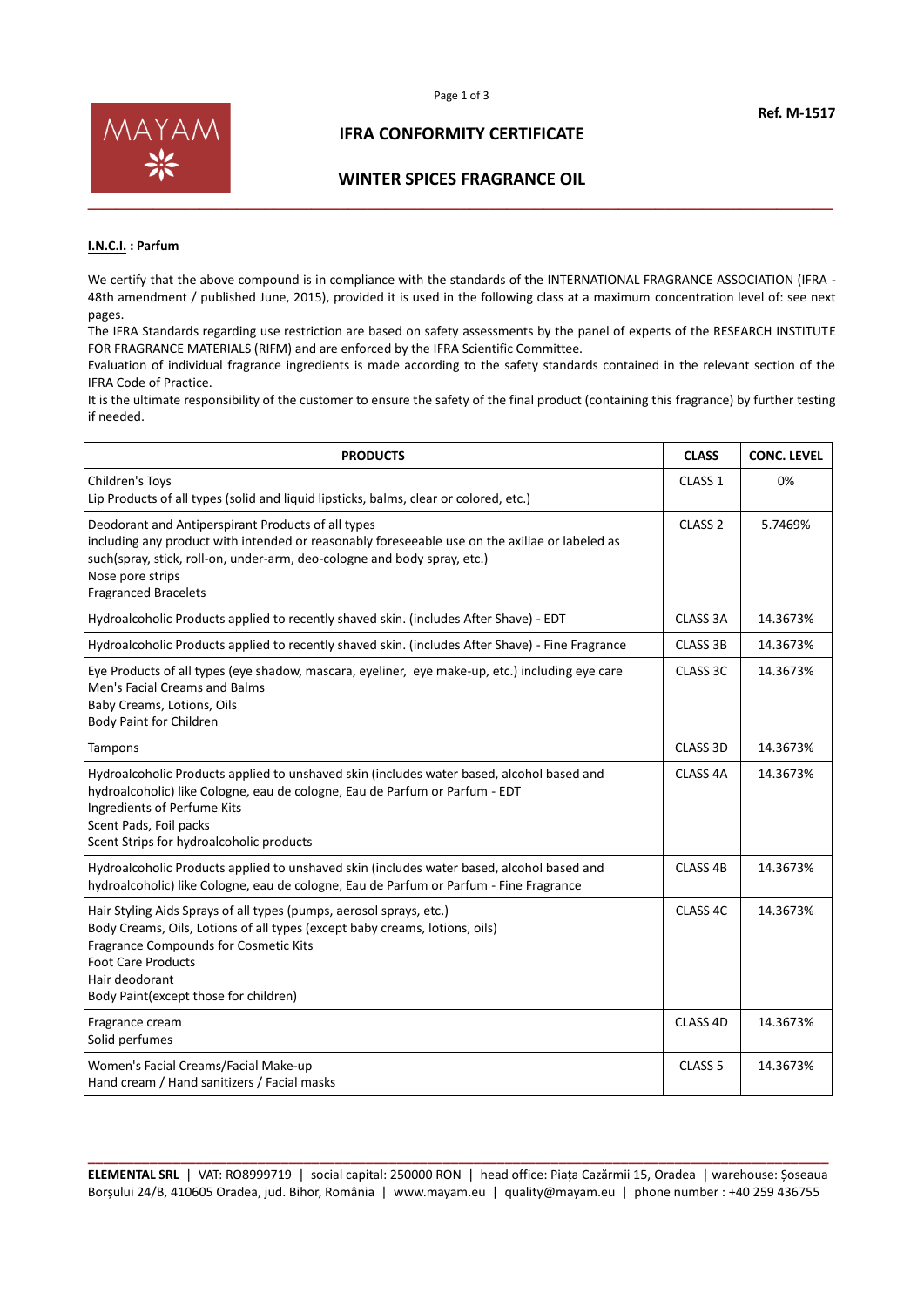

## **IFRA CONFORMITY CERTIFICATE**

### **WINTER SPICES FRAGRANCE OIL**

| Baby Powder and Talc<br>Hair permanent and other hair chemical treatments (e.g. relaxers) but not hair dyes<br>Wipes or Refreshing Tissues for Face, Neck, Hands, Body<br>Wipes or Refreshing Tissues for Face, Neck, Hands, Body<br>Dry Shampoo or Waterless Shampoo                                                                                                                                                                                                                                                                                                                |                    |          |
|--------------------------------------------------------------------------------------------------------------------------------------------------------------------------------------------------------------------------------------------------------------------------------------------------------------------------------------------------------------------------------------------------------------------------------------------------------------------------------------------------------------------------------------------------------------------------------------|--------------------|----------|
| Mouthwash, including Breath Sprays / Toothpaste                                                                                                                                                                                                                                                                                                                                                                                                                                                                                                                                      | CLASS <sub>6</sub> | 0%       |
| Intimate Wipes / Baby Wipes<br>Insect Repellent (intended to be applied to the skin)                                                                                                                                                                                                                                                                                                                                                                                                                                                                                                 | <b>CLASS 7AB</b>   | 11.4938% |
| Make-up Removers of all types (not including face cleansers)<br>Hair Styling Aids Non-Spray of all types (mousse, gels, leave-in conditioners, etc.)<br>Nail Care<br>Powders and talcs (not including baby powders and talcs)                                                                                                                                                                                                                                                                                                                                                        | CLASS 8A           | 14.3673% |
| Hair Dyes                                                                                                                                                                                                                                                                                                                                                                                                                                                                                                                                                                            | <b>CLASS 8B</b>    | 14.3673% |
| Conditioner (Rinse-Off)<br>Liquid Soap<br>Shampoos of all types (including baby shampoos)<br>Face Cleansers of all types (washes, gels, scrubs, etc.)<br>Shaving Creams of all types (stick, gels, foams, etc.)<br>Depilatory creams<br>Body Washes of all types (including baby washes) and<br>Shower Gels of all types<br>Bar Soap (Toilet Soap)<br>Bath Gels, Foams, Mousses, Salts, Oils and Other Products<br>added to bathwater                                                                                                                                                | CLASS 9A           | 14.3673% |
| Feminine hygiene pads, liners<br>Toilet paper<br>Wheat bags                                                                                                                                                                                                                                                                                                                                                                                                                                                                                                                          | <b>CLASS 9B</b>    | 14.3673% |
| <b>Facial tissues</b><br>Napkins<br>Paper towels<br>Other Aerosols (incl. air freshener sprays and air freshener pump sprays, but not including<br>deodorants/antiperspirants, hair styling aids sprays)                                                                                                                                                                                                                                                                                                                                                                             | CLASS 9C           | 14.3673% |
| Handwash Laundry Detergents of all types including concentrates<br>Fabric Softeners of all types including fabric softener sheets<br>Household Cleaning Products, Other Types (fabric cleaners, soft surface cleaners, carpet cleaners,<br>etc.)<br>Machine Wash Laundry Detergents (liquids, powders, tablets, etc.) including laundry bleach and<br>concentrates<br>Hand Dishwashing Detergent including concentrates<br>Hard Surface Cleaners of all types (bathroom and kitchen cleansers, furniture polish, etc.)<br>Shampoo for pets<br>Dry cleaning kits<br>Toilet seat wipes | CLASS 10A          | 14.3673% |
| <b>Diapers</b><br>Toilet seat wipes                                                                                                                                                                                                                                                                                                                                                                                                                                                                                                                                                  | CLASS 10B          | 14.3673% |

**\_\_\_\_\_\_\_\_\_\_\_\_\_\_\_\_\_\_\_\_\_\_\_\_\_\_\_\_\_\_\_\_\_\_\_\_\_\_\_\_\_\_\_\_\_\_\_\_\_\_\_\_\_\_\_\_\_\_\_\_\_\_\_\_\_\_\_\_\_\_\_\_\_\_\_\_\_\_\_\_\_\_\_\_\_\_\_\_\_\_\_\_\_\_\_\_ ELEMENTAL SRL** | VAT: RO8999719 | social capital: 250000 RON | head office: Piața Cazărmii 15, Oradea | warehouse: Șoseaua Borșului 24/B, 410605 Oradea, jud. Bihor, România | www.mayam.eu | quality@mayam.eu | phone number : +40 259 436755